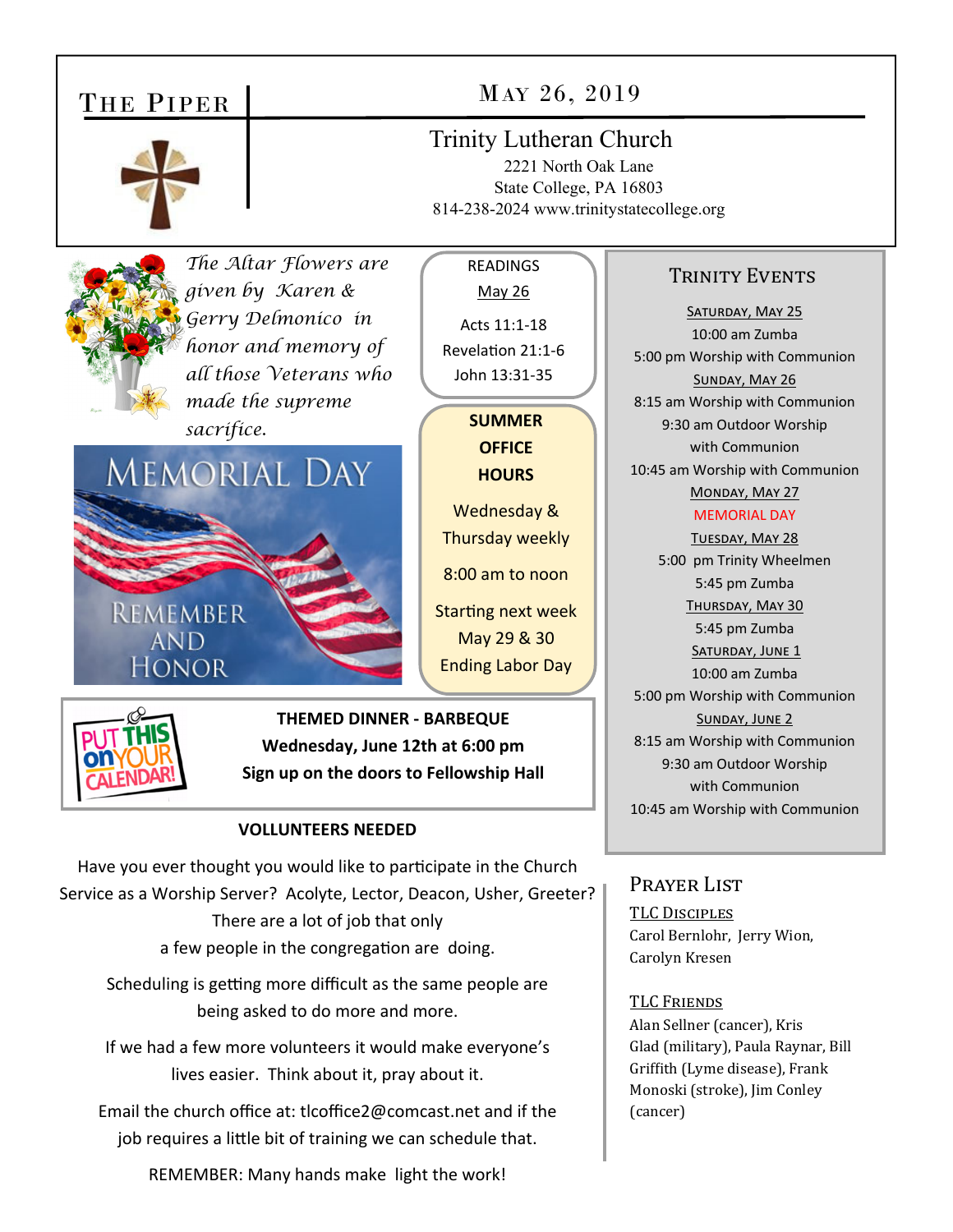

# SUNDAY SCHOOL

## **End of the Year Sunday School Service Project**

Gift bags with left over toys and children's books from the TLC yard sale were assembled by the Sunday School children . 31 Preschool gift bags w/books & cheerful notes were delivered to Park Forest Preschool. Several more gift bags and 2 boxes of children's book were delivered to Mid‐State Literacy Council.



# CONFIRMATION 2019

Bishop Rhyne, Lizzie, Maddie, Katelyn & Pastor Ron

Sunday, May 19th we were privileged to have Bishop Michael Rhyne visiting on the day 3 wonderful young ladies, Elizabeth Fryer, Madison Baney and Katelyn Peachey, were confirmed.



Kayla, Lizzie, Maddie, Katelyn, Carol & Pastor Ron